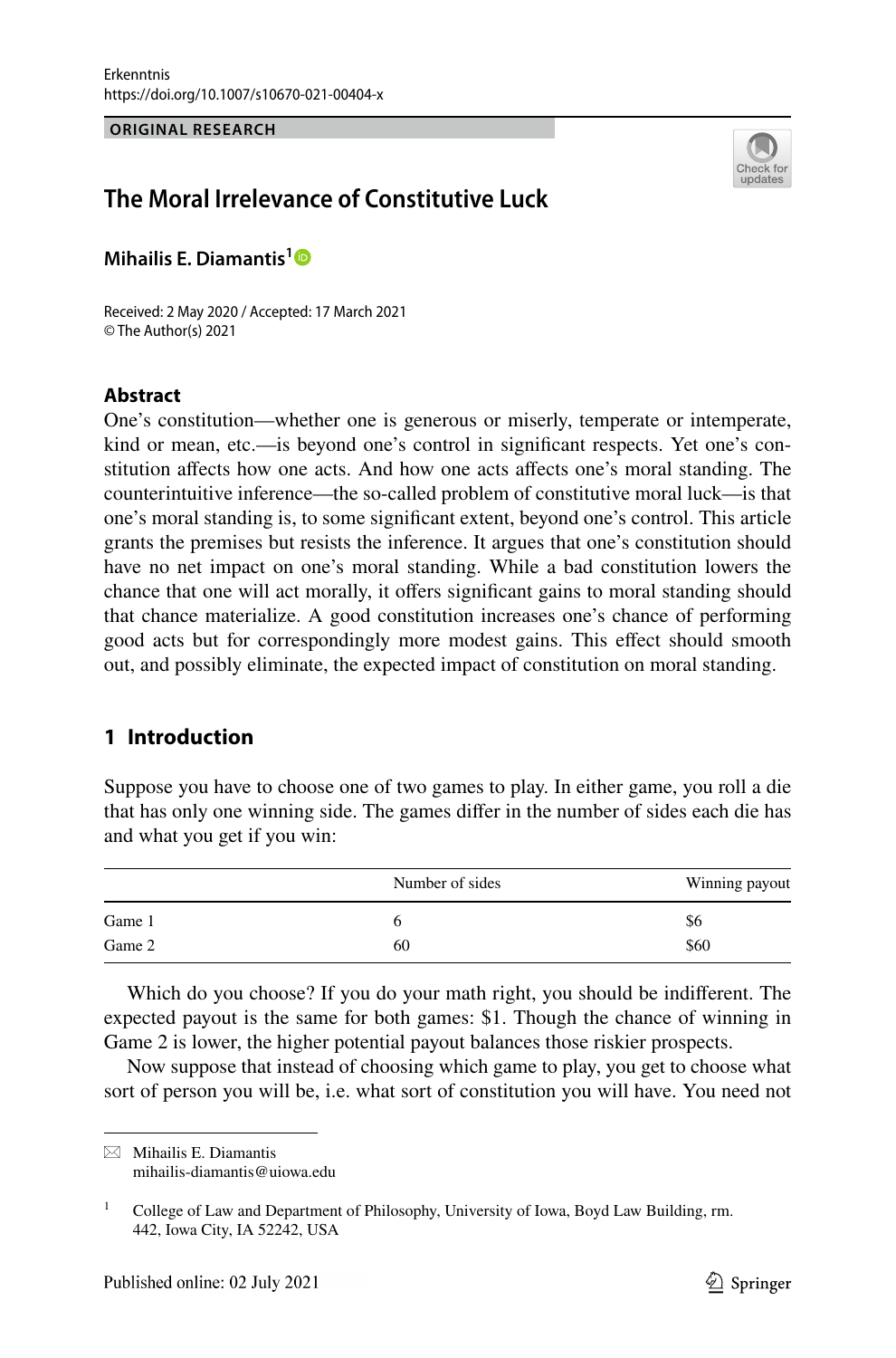imagine that you are engaging in some act of "magical *ex nihilo* [self-]creation." (Feinberg [1986](#page-14-0), p. 34). You retain at least the rudiment of your present makeup, but you can choose to alter some constitutional trait. You could choose to be temperate or intemperate, empathetic or egocentric, prone to honesty or dissimulation, etc. Your choice of trait will affect how easily choosing to do the right thing comes to you. If you are concerned with your moral standing, the choice may seem obvious. Should you not clearly choose to be temperate rather than intemperate? After doing so, you will be more inclined to act rightly<sup> $1$ </sup> when opportunities for intemperance present themselves, thereby increasing the likelihood that you *will* act rightly and improve your moral standing.

For better or worse, we do not have complete control over our constitution genetics, upbringing, and other life experiences play a formative role. To the extent we can infuence our constitution, we do not start with a blank slate. (Strawson [1994](#page-15-0)). Since there are seemingly better and worse alternatives when it comes to constitution, traits we would have chosen or avoided were that possible, we may feel morally lucky or unlucky as we fnd ourselves with constitutions that incline us to act rightly or wrongly. Many philosophers believe it is deeply troubling that luck can impact moral standing in this way.

This article argues that the overall moral efects of constitutive luck are less signifcant than previously supposed (the "Weak Thesis") or possibly even non-existent (the "Strong Thesis"). The argument that constitutive luck is morally problematic moves from three premises—luck afects constitution, constitution afects action, and action afects moral standing—to the conclusion that luck afects moral standing. But that inference ignores the possibility of interaction efects between action and constitution that impact how action infuences moral standing. For example, as suggested below, there could be an inverse relationship between the moral worth of an act and the strength of one's constitutional inclination to perform it. While a person may be less likely to do the right thing if she is constitutionally disinclined, the potential improvement to moral standing should she succeed could be higher. Conversely, to the extent a person is constitutionally more inclined (and so more likely) to act rightly, the gain to her moral standing could be smaller when she so acts. The expected efect on moral standing of having a good or a bad constitution could even out. If one's constitution is a matter of relative indiference so far as one's moral standing is concerned, constitutive moral luck becomes less worrisome. It may even disappear altogether.

The article starts with some important clarifying preliminaries (Part 2) and assumptions (Part 3). It then moves on to the argument (Part 4) and responds to objections (Part 5). It concludes with a short summary (Part 6).

<span id="page-1-0"></span><sup>&</sup>lt;sup>1</sup> I frame the argument below in terms of right and wrong action. I could reframe the argument in terms of *choices* to perform right or wrong action for readers who fnd that formulation of the problem of constitutive moral luck more intuitive.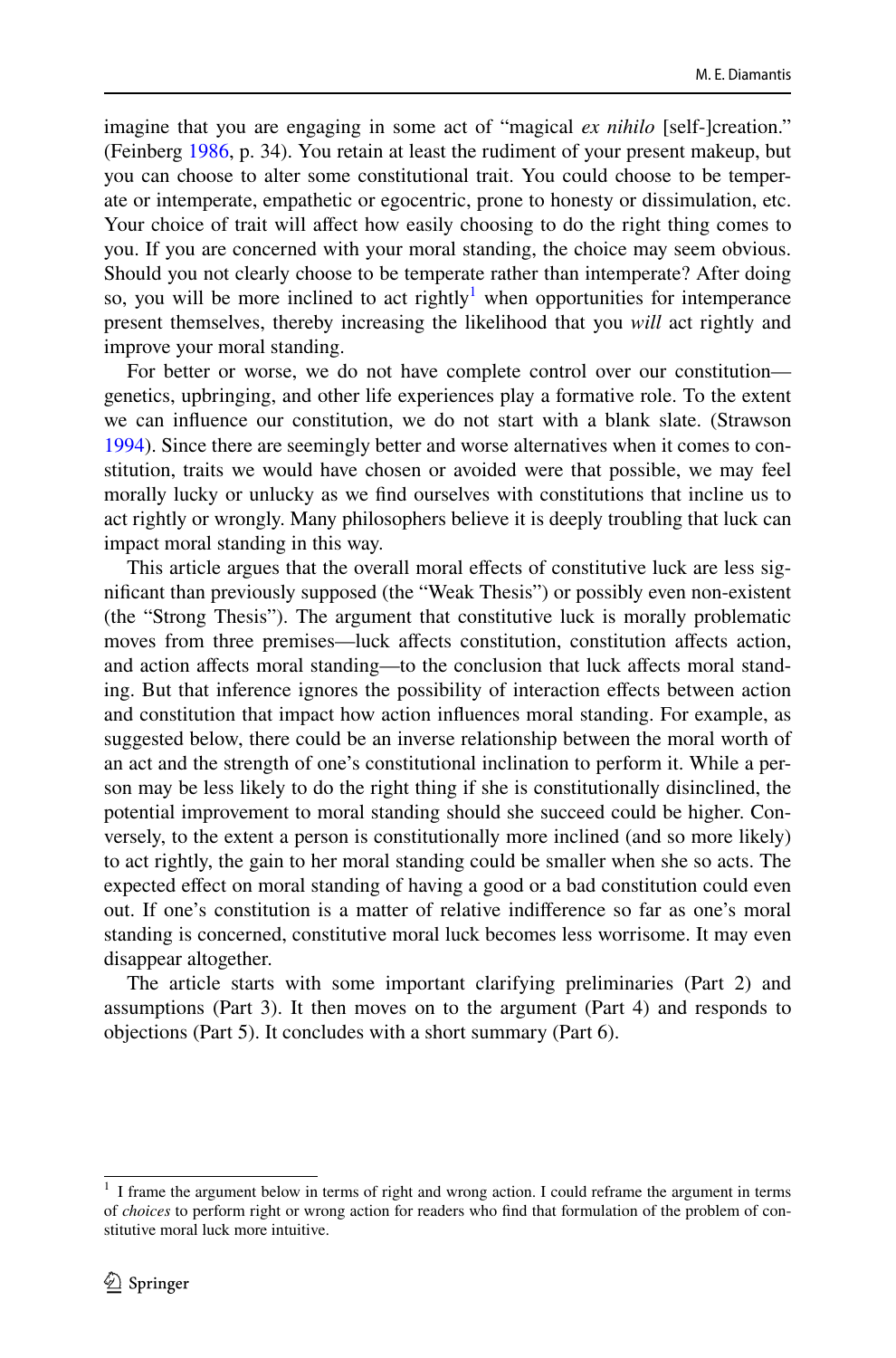## **2 Setup**

"Moral luck," which a pair of articles by Tom Nagel and Bernard Williams brought to salience, refers to situations where something beyond one's control afects one's moral standing. (Nagel [1976](#page-15-1); Williams [1976](#page-15-2)). For present purposes, "moral standing" refers to objective praiseworthiness and blameworthiness.<sup>2</sup> Its existence is widely considered problematic since it seems to confict with the intuition that one's moral standing must be entirely under one's control. (Nelkin 2013; Strawson [1986\)](#page-15-3). As others have argued, that intuition needs some refnement since there are factors beyond one's control that afect moral standing in unproblematic ways. For example, "we are remarkably lucky to be agents at all;" a lightning bolt or tragic disease could put an end to any of us at any moment, taking our moral standing along with it. (Fischer [2006,](#page-14-1) p. 113). This sort of luck, which pertains to whether one has moral standing at all, does not seem intuitively problematic. Problems of moral luck are not about luck in whether one has moral standing. They presume one has it. Rather, they are about the role of luck in how the moral standing one does have turns out. To borrow an analogy: There is no problem simply because "we can be accountable for playing the cards that are dealt us, even if we did not manufacture the cards, write the rules of the game, and so forth." (*Ibid.*, p. 129). The problematic luck enters the picture when we realize that the cards are stacked against some of us: some of us have five aces, and some of us only have one.

Four varieties of moral luck are commonly distinguished: "Resultant luck" is luck in whether the consequences of one's actions turn out good or bad. "Circumstantial luck" is luck in the kinds of problems and situations one faces, whether they offer opportunities for right or wrong action, and in which direction they push. "Constitutive luck" (the focus of this article) is luck in "the kind of person you are, where this is not just a question of what you deliberately do, but your inclinations, capacities, and temperament." (Nagel [1976](#page-15-1), p. 140). Lastly, "causal luck" refers to luck in whether the external causal determinants of one's will (assuming those exist) lead one to act rightly or wrongly.

Setting aside the deep and enduring controversies over free will that causal luck raises, constitutive moral luck has proved particularly intractable. (Enoch & Marmor [2007](#page-14-2); Hartman [2017](#page-14-3); Latus [2003\)](#page-14-4). Constitutive luck strikes uncomfortably close to our understanding of ourselves as moral agents. (Andre [1983;](#page-14-5) Statman [1997\)](#page-15-4). Resultant and circumstantial luck allow us to preserve the sense that, even if our moral projects fail, we may still be good people situated in an unfortunate world. (Thomson [1989;](#page-15-5) Zimmerman [2002\)](#page-15-6). Constitutive luck threatens to undermine the

<span id="page-2-0"></span><sup>&</sup>lt;sup>2</sup> There is some ambiguity in the moral luck literature about what exactly it is that luck problematically infuences. In his foundational article, Nagel vacillates between "moral judgment," "moral assessment," "blame," "natural objects of moral assessment," "responsibility," and "culpability." (Nagel [1976](#page-15-1)). Nagel is also often unclear about whether he means these in objective or sociological senses (i.e. how much blame one deserves, or how much blame one actually receives from one's peers). Many other philosophers working on moral luck have inherited the ambiguity. I believe that the problem of moral luck is most intractable if its problematic object is taken to be one's objective moral standing: how well, morally speaking, one is objectively doing. I am not alone in resolving the ambiguity this way. (Rescher [1993](#page-15-7); Strawson [1994](#page-15-0); Zimmerman [2002](#page-15-6)).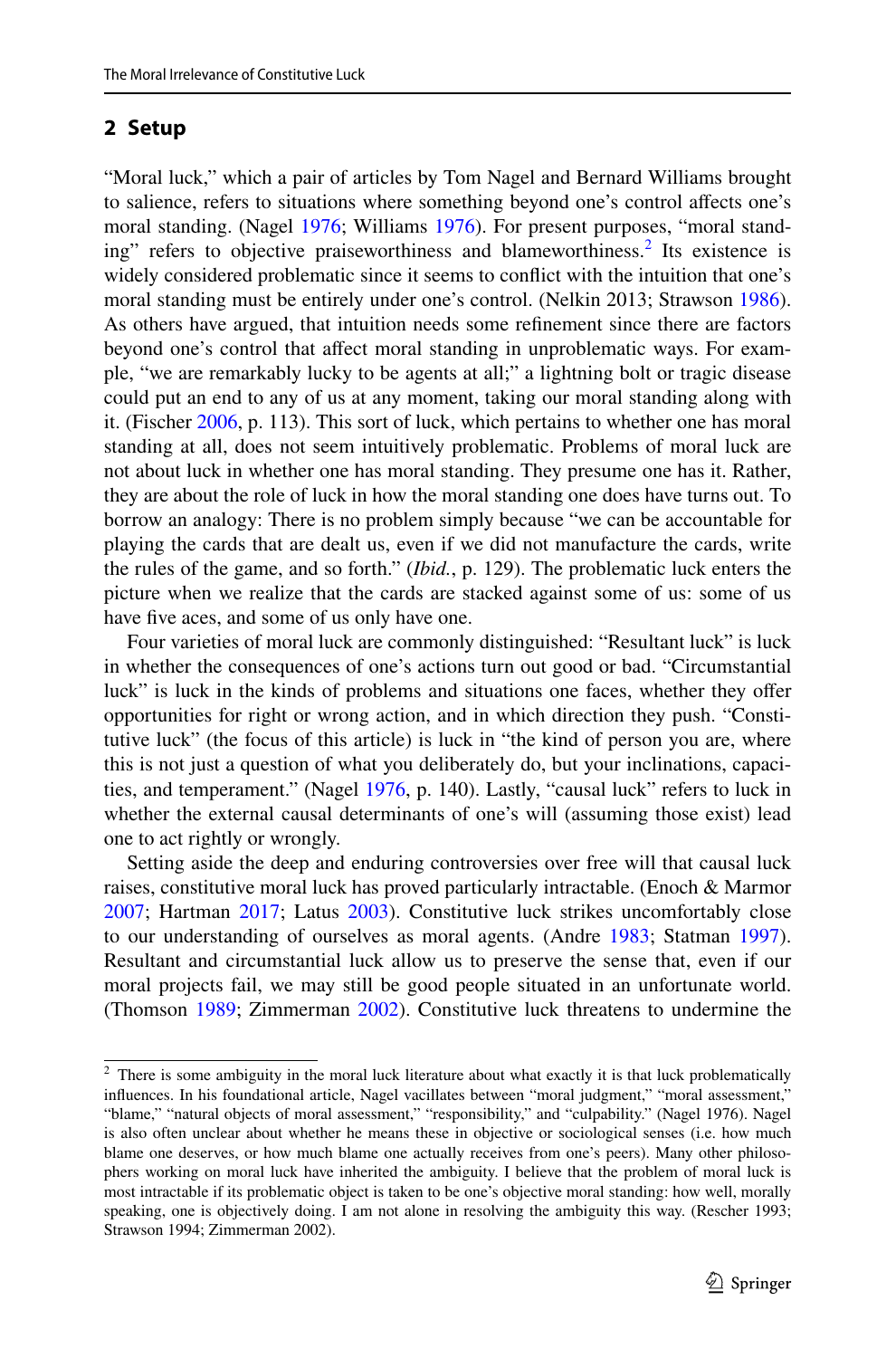comfort we can take even in being good. The humbling reminder, "There but for the grace of God go I," becomes more humbling still if applied not only to *where* I fnd myself but also to *who* I fnd myself to be. (Schinkel [2009](#page-15-8)).

I should pause for a moment to clarify what I mean by "constitution." One's constitution is the sum of one's constitutional traits. Nagel understood constitutional traits to include such things as personal "inclinations" and "temperament[s]." (Nagel [1976](#page-15-1), p. 140). More generally, he defned traits of constitution to be tendencies to behave in particular ways "under the infuence of... certain feelings under certain circumstances and... strong spontaneous impulses to act." (*Ibid.*, p. 144–145). I will follow his lead here.<sup>[3](#page-3-0)</sup> Constitutional traits may be part of one's genetic inheritance, but they may also arise or change later in life, as a product of upbringing or even purposeful cultivation. I hope to side-step the thorny question of how to individuate constitutional traits since it should not impact the argument below. What is important is that traits (however individuated) impact inclination and behavior. Subject to that caveat, I accept as paradigmatic the sorts of constitutional traits mentioned by Nagel: greed, cowardice, generosity, kindness, and vanity. A person has the constitutional trait of kindness to the extent that her feelings, impulses, and tendencies incline her to do kind things.

The problem of constitutive moral luck only arises to the extent that one's constitutional traits are beyond one's control. I assume that there are limits to the control we (or at least some of us) have over (at least some of) our constitutional traits. It may be that some of people are born with unshakeable inclinations or stubbornly fxed temperaments. Or it may be that natural inclinations and temperaments serve as anchors, constraining what further inclinations and temperaments are reachable through purposeful cultivation. For the sake of concreteness, when I refer to constitutional traits below, I mean natural constitutional traits that are fxed at birth and which one cannot alter through any exercise of control. If these exist, they pose the problem of constitutive moral luck in its starkest terms. Even if they do not exist, a solution to the problem they would pose will offer a template for solving the problem as it arises with respect to diferent and perhaps less determinate vectors of external infuence over one's constitution.

The argument below is ofered primarily on behalf of deontologists. There is reason to think that constitutive moral luck, if it exists, poses the most signifcant chal-lenge to deontological theories.<sup>[4](#page-3-1)</sup> This is because of the crucial role that control plays

<span id="page-3-0"></span><sup>&</sup>lt;sup>3</sup> I think this preferable to following William's characterization of constitutional traits as "dispositions" to behave one way or another. (Williams [1976\)](#page-15-2). In the Aristotelian tradition that "disposition" invokes, dispositions may be purposely cultivated. (Aristotle (Ross & Brown trans.) 2009). This puts dispositions under one's control, even though natural inclinations and tendencies may infuence the extent of one's control. It is possible to frame the problem of constitutive moral luck using a dispositional understanding of constitutional traits, but it would circle once again back to things like Nagel's inclinations and tendencies. I think it cleaner to focus on these from the outset.

<span id="page-3-1"></span><sup>4</sup> This is not to say that all deontologists must concede that constitutive moral luck exists. They may reject any of the premises that lead to the problem by denying that factors beyond one's control can impact one's constitution or denying, to the extent such factors can impact constitution, that constitution problematically impacts behavior. (Baxley [2010,](#page-14-6) ch. 2). The Kantian distinction between Sinnesart and Denkungsart could be a helpful resource in this regard. (Frierson [2017](#page-14-7)). This article is primarily for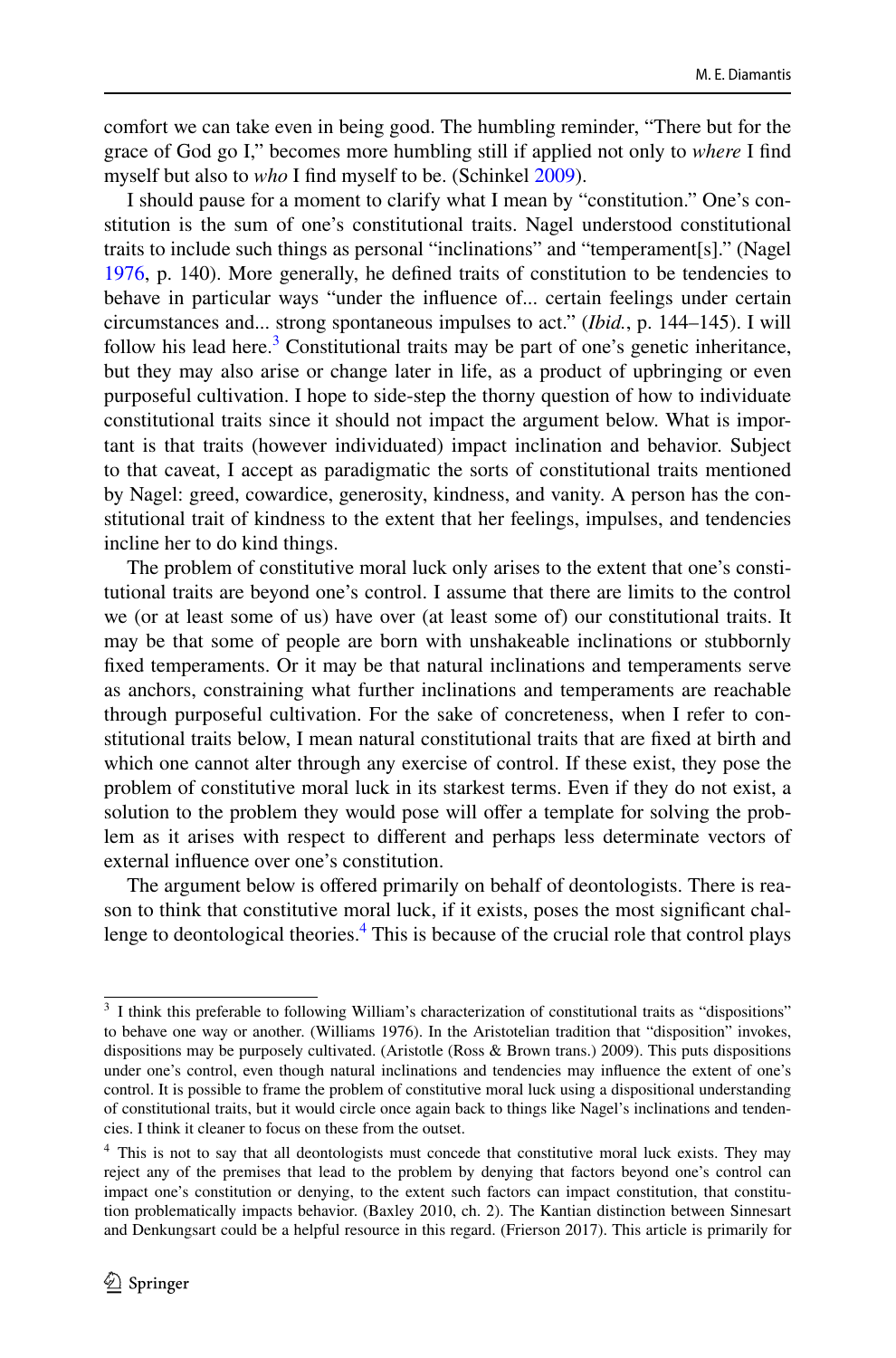in making moral luck problematic. Constitutive moral luck loses its bite without the intuition that one's moral standing must be within one's control. Control has a salience across deontological theories that it lacks for many consequentialists and virtue ethicists. One's good will, which for many deontologists should "like a jewel … shine by itself," is tied up with one's moral standing precisely because of and to the extent of one's control over it. (Kant (Gregor trans.) [1785,](#page-14-8) Ak. 4:394). If one's will is signifcantly infuenced by factors beyond one's control (e.g. one's constitution), its availability for deontologists as the key measure of one's moral standing becomes suspect.

This chain of reasoning would not resonate with many consequentialists and virtue ethicists. While virtue ethicists may debate the extent to which one's character is under one's control, they historically have recognized the signifcant infuence of luck (e.g. in one's birth or upbringing).<sup>5</sup> (Aristotle (Ross & Brown trans.) [2009;](#page-14-9) Nussbaum [1986;](#page-15-9) Slote [1992;](#page-15-10) Leunissen [2017\)](#page-14-10). Williams himself alluded to this ancient line of thought: "[W]hile the good man, the sage, was immune to the impact of [resultant] luck, it was a matter of what may be called constitutive luck that one was a sage, or capable of becoming one." (Williams [1976](#page-15-2)). Consequentialists, who have played a more modest role in the debate over moral luck, often have a similarly ambiguous relationship with control. They care foremost about maximizing good consequences, often heedless of whether the process by which that happens is under one's control.<sup>6</sup> (Statman [1997\)](#page-15-4).

## **3 Three Further Premises**

I aim to show that deontologists have resources to mitigate or eliminate the concerns posed by constitutive moral luck, even granting the premises that are said to lead to the problem. Consequently, I will assume that one's acts afect one's moral standing, one's constitution afects how one acts, and factors beyond one's control afect one's constitution. I also accept the deontological intuition that one's moral standing is under one's control. As such, the argument that follows is diferent from most attempts to answer problems of moral luck since it neither questions the role of luck nor the moral signifcance of control.

Footnote 4 (Continued)

deontologists who *do* worry that constitutive moral luck exists. I do not undertake the burden of arguing for the premises that are said to generate the problem of constitutive moral luck. I assume the truth of those premises and argue against the inference from them to a problem.

<span id="page-4-0"></span><sup>&</sup>lt;sup>5</sup> Aristotle does point out that we do not blame people for character traits they had no power to change: "Of vices of the body, then, those in our own power are blamed, those not in our power are not. And if this be so, in the other cases also the vices that are blamed must be in our own power." (Aristotle (Ross & Brown trans.) [2009,](#page-14-9) 1114a). I read this as a sociological observation. Aristotle is clear that a trait of character is virtuous only insofar as it is conducive to eudaimonia. A vice is no more conducive to eudaimonia if at arises unchangeably from birth than if it arises from poor habit later in life.

<span id="page-4-1"></span><sup>6</sup> Mill ([1863\)](#page-15-11) remarked that one's intention, while having no relation to the rightness of one's acts, may have a bearing on one's "worth." Reconciling this position with the broader themes of utilitarianism has vexed commentators. (Dancy [2000\)](#page-14-11).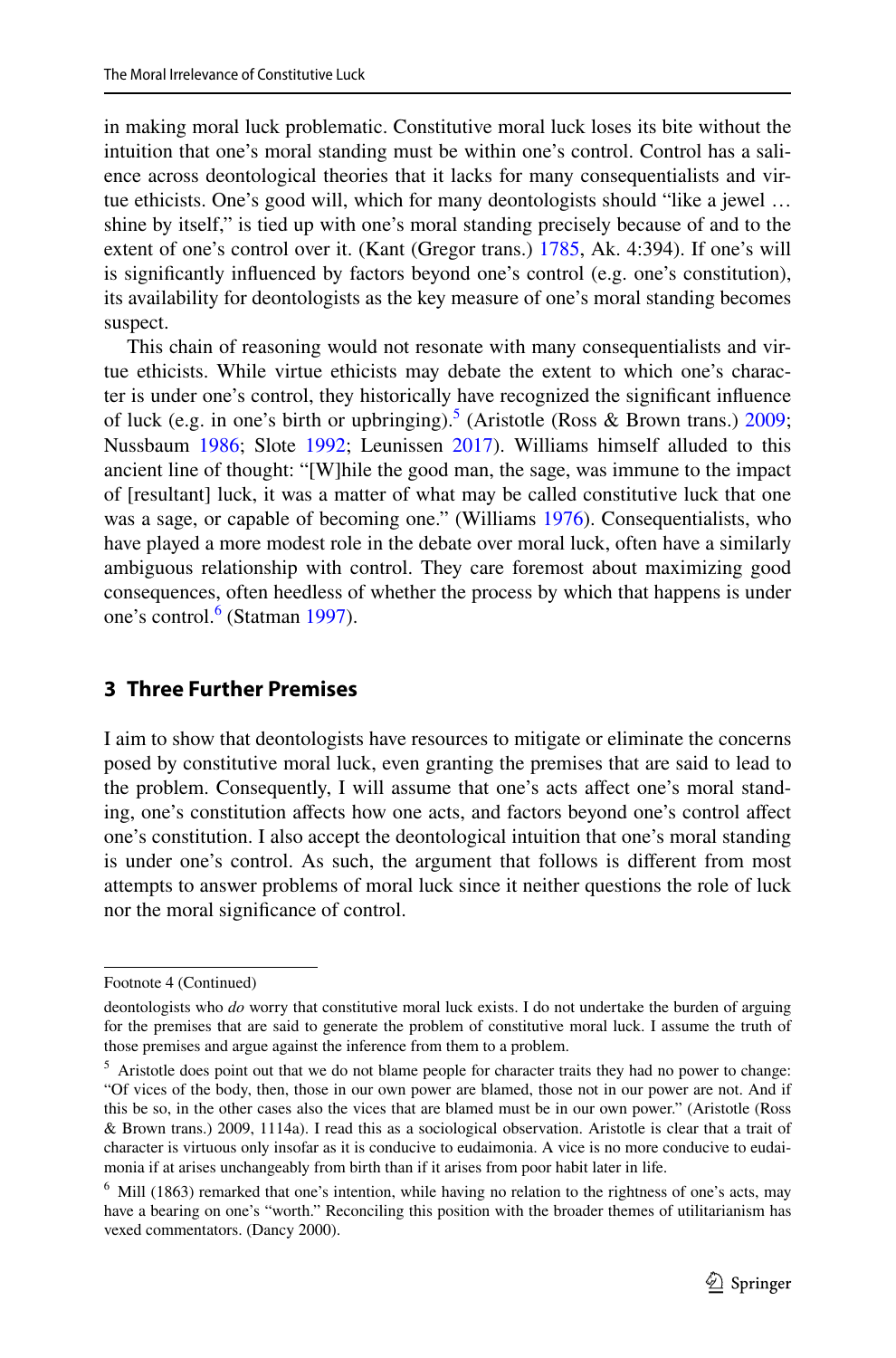I need three further premises (beyond those that generate the problem of constitutive moral luck in the frst place) to get the argument going. Though the argument that follows focuses on the impact that acting rightly has on moral standing, analogous points (suitably inverted) would apply for acting wrongly.

#### **3.1 The First Premise**

The first premise is a definition of luck. A state of affairs can only be said to be lucky if it is one among multiple possible states of afairs, one lacks control over whether it obtains, and one has reason to prefer it over the other possible states of afairs. (Hartman [2017;](#page-14-3) Rescher [1993](#page-15-7), [1995](#page-15-12)). "The core concept of luck is the idea of things going well or ill for us due to conditions and circumstances that lie... beyond our cognitive or manipulative control."<sup>[7](#page-5-0)</sup> (Rescher [1990,](#page-15-13) p. 7). In the six-sided die game described at the start of this article, the possible states of afairs include throwing a winning roll or throwing a losing roll. One has little control over how the roll turns out, yet one has reason to prefer the winning roll. How the roll turns out is therefore a matter of luck. Suppose instead, though, that one must frst toss a coin to determine whether one will play the six-sided or sixty-sided game. One has little control over how the toss turns out, but luck is not in play because one has no reason to prefer playing one game or the other. The expected payout of the two games is the same. Of course, one would prefer to win \$60 rather than \$6, but the coin toss would determine the game, not whether one will then go on to win.

Some have argued that the notion of luck in one's constitution is incoherent. (Hurley [1993;](#page-14-12) Rescher [1990,](#page-15-13) [1993\)](#page-15-7). While these critics may grant that there are better or worse constitutional traits to have, they deny that it is coherent to speak of alternate possible states of afairs in which the same person is very diferently constituted. There are two responses available. One is specifc to the dialectical posture of this article. I am not arguing that there is a problem of moral luck. Rather, I assume that the premises that some people think lead to the problem of constitutive moral luck are true. I am arguing against the inference from those premises to the purported problem.

The second response to the those who are skeptical of luck in constitution is more substantive. Recall that constitutional traits are inclinations, tendencies, and temperaments that incline one to behave in particular ways. The sum total of these may be essential to who one is. For some people, there may even be isolated constitutional traits that are essential to who they are. It may be incoherent to speak of luck with respect to these constitutional traits or with respect to the sum total of one's constitutional traits. However, with respect to the rest, I am persuaded by the reply that asking about non-essential constitutive traits one-by-one—e.g. would you choose to be more courageous than you are—avoids the concern. (Latus [2003](#page-14-4)). If I am unkind, but not essentially so, I can coherently entertain possible states in which I am kinder.

<span id="page-5-0"></span><sup>7</sup> The ellipses here elide the word "wholly." In the same paper from which the quote is drawn, Rescher acknowledges that an event need not be *wholly* beyond our control for luck to be involved. To borrow an example from him—the person who purchases a lottery ticket thereby increases her chances of winning, though she is still lucky if she does win.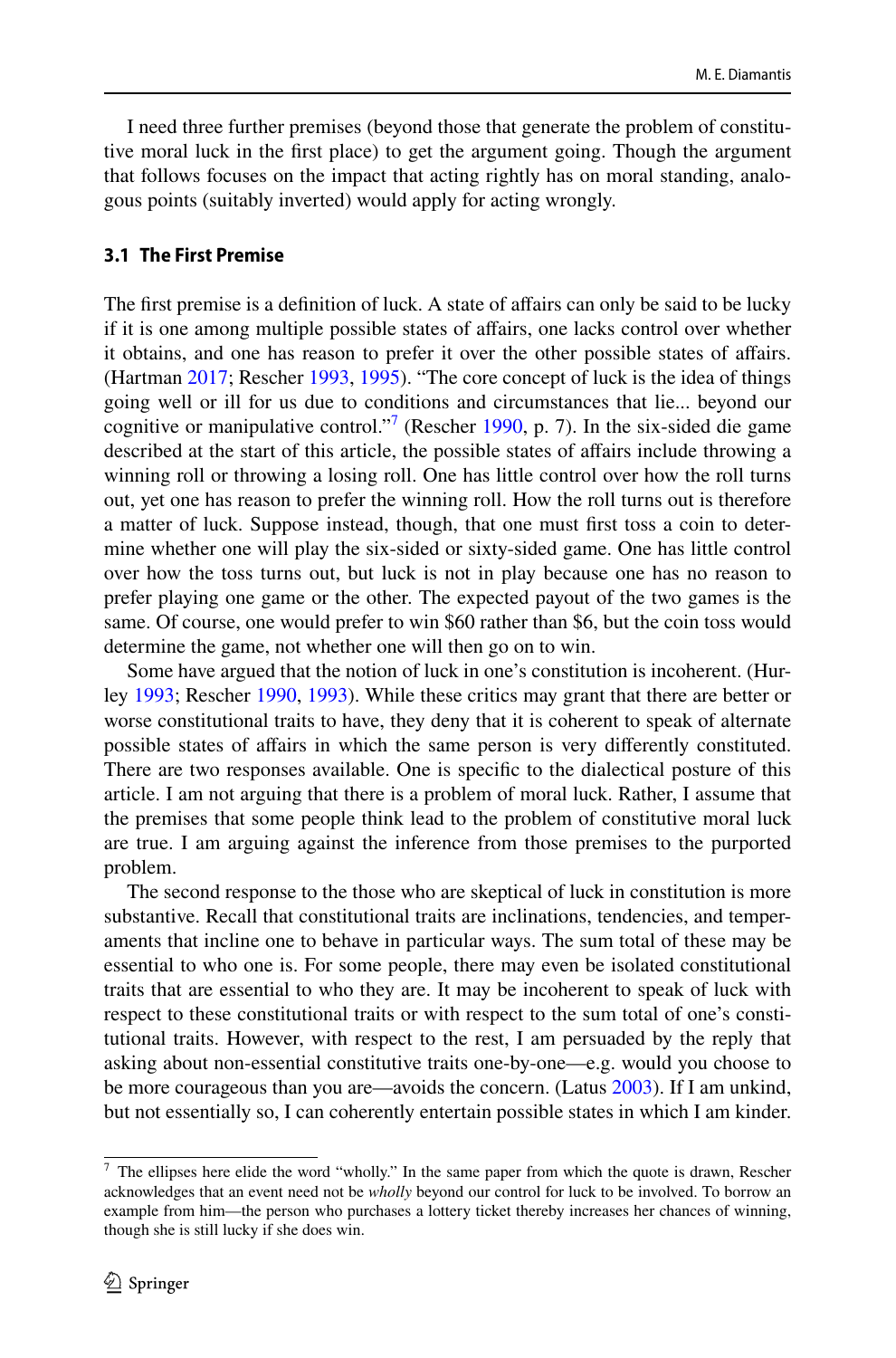It is on this basis that I can, without risking incoherence, wish I were kinder, or even aspire to become kinder.

#### **3.2 The Second Premise**

The second premise I need is that one's constitutional traits increase the likelihood that one will act in accordance with them, but they do not necessitate that one will so act. A person who is unkind has feelings and impulses that, by inclining her to perform unkind acts, increase the likelihood that she will act unkindly. (Enoch & Marmor  $2007$ ). Yet she may still, on any occasion, choose to do something kind.<sup>[8](#page-6-0)</sup> As Galen Strawson ([1994,](#page-15-0) p. 20) would describe this premise (and then criticize it), "one's self is, in a crucial sense, independent of one's character or personality or motivational structure." This is a common understanding of the relationship between constitution and action: "Such qualities as sympathy or coldness... provide the background against which obedience to moral requirements is more or less difficult." (Nagel [1976,](#page-15-1) p. 144). As such, acting rightly "may be easier for some than for others, but it must be possible to [act rightly] by making the right choices, against whatever temperamental background." (*Ibid*., p. 145).

Though this second premise is well-situated within the literature on constitutive moral luck, it could do with some clarifcation. Since the premise is about the relationship between constitution and will, at issue is the line between constitutive moral luck (the present topic) and causal luck (luck in the causal determinants of one's will). I have said that constitutional traits are such things as inclinations, temperaments, and impulses. In common experience, these all come in degrees of strength. At one extreme, they can be trivial inner proddings that are easily dismissed as one chooses what to do. At the other extreme, they can exercise an iron grip over the will by raising some possible courses of action to undismissible salience: inclination bleeds into obsession, temperament shades into compulsion, and impulse becomes irresistible. Obsession, compulsion, and irresistible impulses are matters of causal luck because they determine what one will do. Constitutive luck, by defnition, is about traits that fall short of this extreme. They exert pressure on one's will, but do not determine it.

Attributes that might go under the headings "strength of character" or "will-power" could also straddle the line between causal and constitutive luck.<sup>[9](#page-6-1)</sup> A student who routinely fnds herself drinking and playing videogames on Wednesday night rather than studying (perhaps despite realizing that studying is all things considered preferable) may be said to "lack willpower." If the student drinks and plays videogames just because she has strong (but ultimately resistible) inclinations to do so,

<span id="page-6-0"></span><sup>&</sup>lt;sup>8</sup> Without this limitation, the discussion would shift from constitutive luck to causal luck, i.e. luck in the determinants of one's will. Of course, an unkind person cannot behave kindly too often without calling into question whether she is really unkind. What counts as "too often" is a familiar problem in character theory that I set aside.

<span id="page-6-1"></span><sup>&</sup>lt;sup>9</sup> The contents of this paragraph are highly tentative. I am personally unresolved as to the coherence of talking about degrees of willpower or strengths of will. However, I concede that it is a common way of speaking and endeavor here to discuss willpower solely for the purpose of clarifying what constitutive traits are.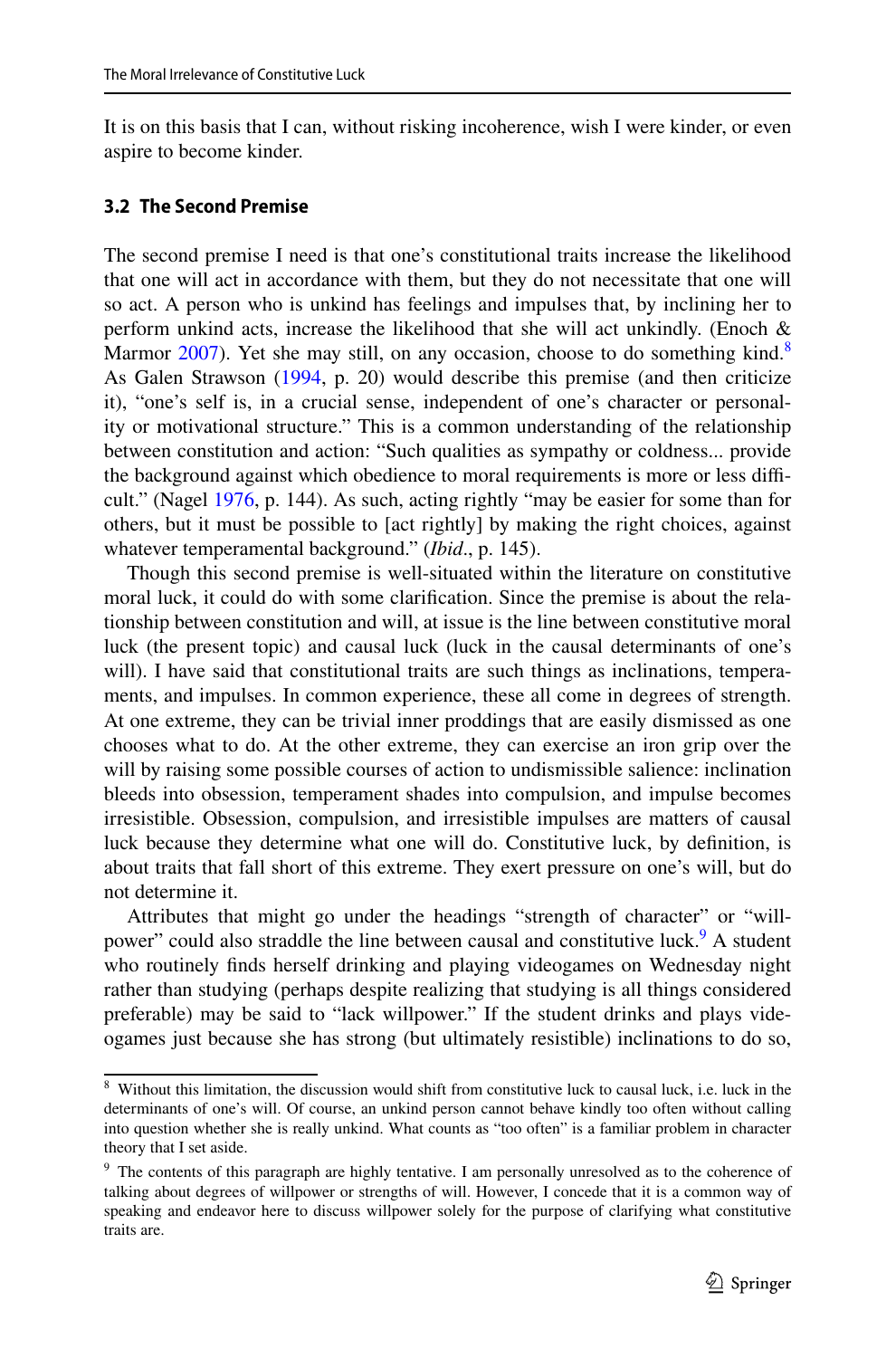then these are garden variety constitutional traits. Suppose instead that her will is weak in a way impacts the effort she can or does exercise to overcome her inclinations. Perhaps there are upper bounds to the efort of will she can exert so that inclinations of lower intensity (inclinations that other agents could overcome) end up determining her will. Or perhaps she can exert her will less frequently than other people, so that she must "choose her battles" and lose against wayward inclinations once her willpower is expended. These scenarios raise issues of causal rather than constitutive luck because they have outcome determinative force over what the student does. An irresistible inclination determines one's will, regardless of the reason for it being irresistible. Similarly, a limit on the reserve of will one has to expend in overcoming inclinations determines how often one can succeed (i.e. how many functionally irresistible inclinations one will encounter) even if it does not antecedently fx to which inclinations one will succumb.

One might worry that the premise presently under discussion conficts with one of the initial premises needed for generating the problem of constitutive moral luck. If "it must be possible to [act rightly] by making the right choices, against whatever temperamental background," does constitution still afect action in problematic ways? Nagel certainly thought so because he accepted both premises. Even if a constitutional trait does not determine what one will do in any given instance, it must prod one to act in accordance with it. It would be hard to make sense of inclinations, tendencies, and impulses that never afected how one acts. Even if constitution never determines individual actions, luck in constitution will still seem morally problematic since its efects will be apparent across sets of actions. Playing chess without my queen does not necessitate that I will lose, but if I aim to win, it is preferable to start with all my pieces. Analogously, a constitution that inclines toward, rather than away from, right action may still seem morally preferable.

# **3.3 The Third Premise**

The third premise is that the gains to one's moral standing from acting rightly are smaller if one's constitution already disposes one so to act, and they are greater if one's constitution disposes one against so acting.[10](#page-7-0) Kant controversially articulated a position in the vicinity of this premise when he described examples of people who overcome contrary inclination to act from the motive of duty. For example:

[I]f nature had put little sympathy in the heart of this or that man; if (in other respects an honest man) he is by temperament cold and indiferent to the sufferings of others . . . would he not still fnd within himself a source from which to give himself a far higher worth than what a mere good-natured temperament might have? By all means! It is just then that the worth of character comes out,

<span id="page-7-0"></span><sup>&</sup>lt;sup>10</sup> Roger Crisp [\(2017](#page-14-13)) briefly makes an analogous observation in the context of circumstantial moral luck: "A harder choice may be more praiseworthy, so to this extent the circumstantial bad moral luck of the man who stayed in Germany was counterbalanced by the greater moral opportunities available to him. And as it becomes more difficult to make the correct choice, so it becomes a lesser wrong not to make it."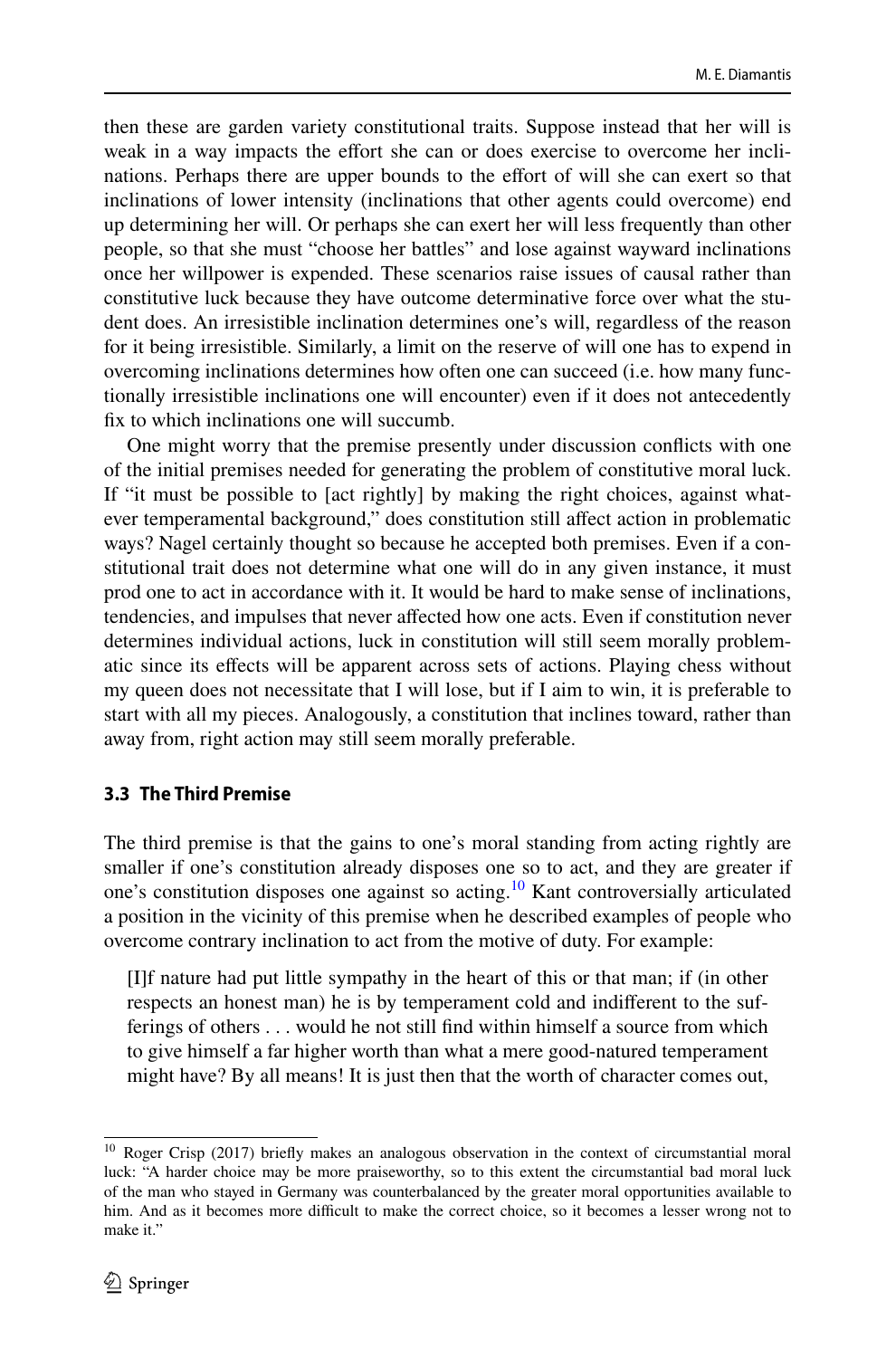which is moral and incomparably the highest, namely that he is benefcent not from inclination but from duty. (Kant (Gregor trans.) [1785,](#page-14-8) Ak. 4:398-399).

Kant's discussion is controversial (Benson [1987](#page-14-14); Stocker [1976](#page-15-14)), as is exegesis of it. Some interpreters read Kant in a way that is broadly sympathetic to my third premise, so that inclinations that favor right action are an impediment to realizing moral worth. (Henson [1979\)](#page-14-15). Others disagree. (Herman [1981\)](#page-14-16).

Regardless of Kant exegesis, $\frac{11}{11}$  the third premise has its own intuitive appeal. In non-moral domains, we commonly recognize the superior value of a victory won through struggle or adversity in comparison to a victory that comes easy. We cheer louder for the athlete who wins through hard training than we do for the athlete whose natural gifts carry her over the fnish line. We cheer louder still for the athlete who overcomes unusual setbacks—an illness or a disability—to succeed. We recognize the superior achievement of the self-made millionaire over that of the heiress.

This pattern carries over to the domain of moral assessment. (Nelkin [2016](#page-15-15)). We often feel that the person who struggles against her constitution to do the right thing has accomplished a greater moral victory when she succeeds than the person who casually does the right thing from natural inclination. The point is best made by illustration, and examples abound. Consider Neville Longbottom, a young wizard from the *Harry Potter* books. Precisely because the books introduce him as timid and soft-spoken, we celebrate (and the Hogwarts School of Wizardry administrators award) his isolated acts of courage, e.g. standing up to his friends. Contrast that with Harry Potter's continuous string of courageous acts—from joining Hogwarts as an outsider to outrunning dementors—all of which heighten our sense of adventure but few of which distinctly increase our esteem. For a more classic example, consider Magwich, the violent felon in Dickens' *Great Expectations* who, after escaping prison, secretly devotes his life to helping a young orphan he chances to meet. Of the many selfess benefactors throughout Dickens' novels, Magwich's actions stand out as morally transformative because of the thieving and murderously self-centered constitution we know him to have.

This third premise may seem to confict with the intuition some have about the exceptional moral standing of an individual who, through an arduous journey of self-development, manages to cultivate inclinations and dispositions to act rightly. Insofar as the argument here is presented on behalf of deontologists and not virtue ethicists, this Aristotelian intuition will resonate less forcefully with my intended audience. (Nelkin [2016](#page-15-15)). Even so, the tension between the third premise and this Aristotelian intuition is not so great as it may at frst seem. Consider by way of illustration an individual who begins with a bad constitution, but who through efort and repetition, manages to habituate herself to act rightly and thereby acquire a better constitution. Such an individual is, according to the Aristotelian intuition, doing very well, morally speaking. The result is no diferent according to the third premise. By continuously overcoming her bad inclinations in order to act rightly, the

<span id="page-8-0"></span><sup>&</sup>lt;sup>11</sup> Indeed, even the most favorable interpretation of Kant's position would conflict with my third premise. He states that there is no moral worth in acting rightly from inclination rather than from moral duty. As will become clearer later, my third premise necessitates that one who acts rightly from inclination still accrues some (albeit relatively small) gain to moral standing.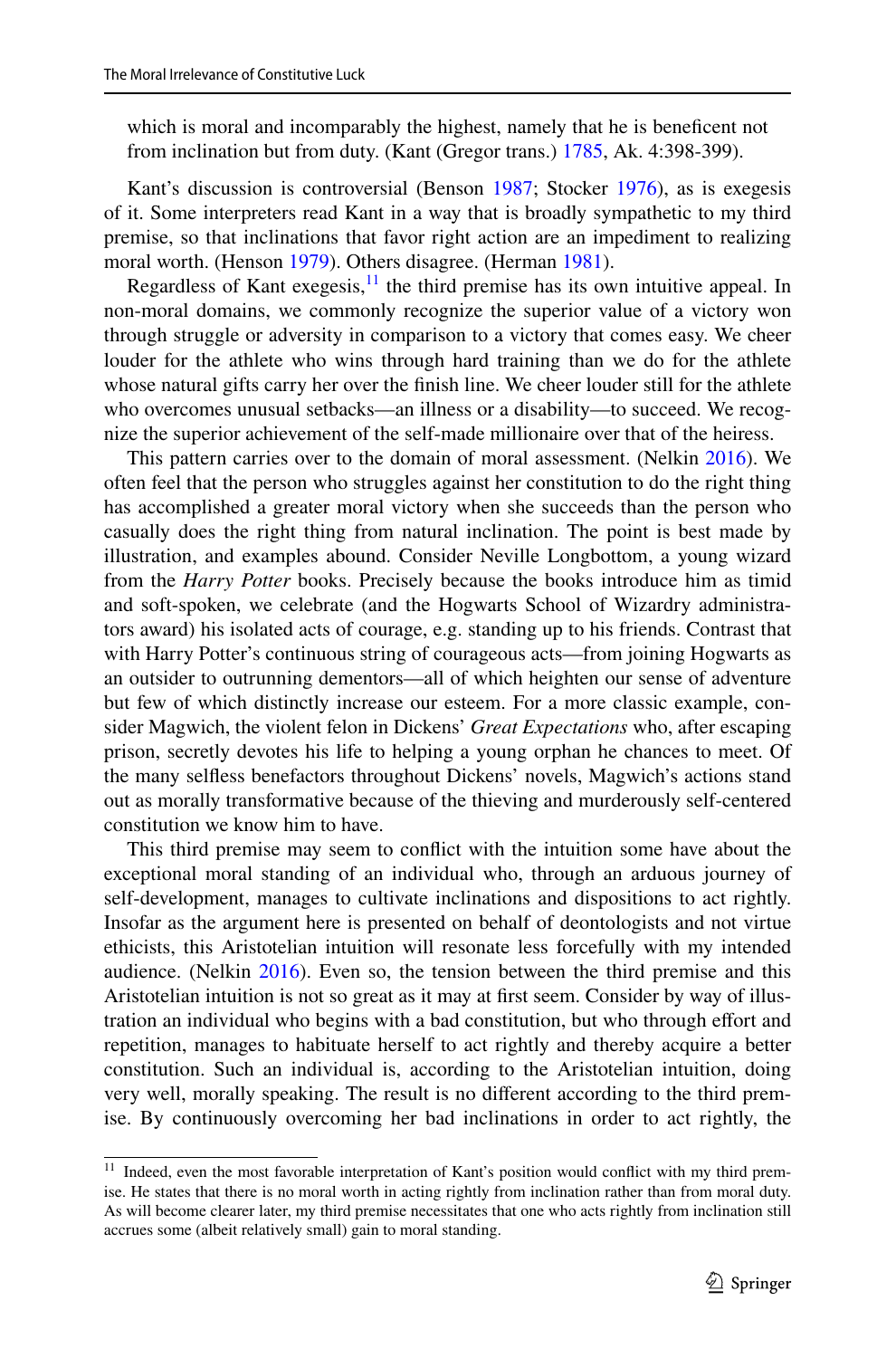individual is also doing very well morally speaking from this deontological perspective. The diference between the two ways of accounting for moral worth is more a matter of timing than a matter of total assessment. Under the Aristotelian intuition, moral standing increases as the individual comes closer to cultivating the right dispositions. According the third premise advocated here, the steepest gains to moral standing come early on, when the individual acts rightly and contrary to inclination.

One can grant this third premise—that the positive contribution to a person's moral standing from acting rightly is inversely related to the strength of her inclination so to act—without committing to any precise view on what ratio relates one's constitution to an act's contribution to one's moral worth. My argument for the Strong Thesis—that constitutive luck is morally irrelevant—requires that the ratio be the exact inverse proportion (the "Inverse-Proportion Assumption"). For example, a person whose inclination to act rightly is twice as strong as another's would gain half as much as the other in moral standing for performing the same right act. If the ratio were ever so lightly more or less than an exact inverse proportion, there would be space for problematic constitutive moral luck to rearise.

The exactitude of the Inverse-Proportion Assumption is very demanding and will likely raise eyebrows. It seems too precise, too convenient... too good to be true. Still, there are three points to be made in its favor. Admittedly, none is dispositive. However, together, they might make the Assumption seem marginally less fantastical than the alternatives.

Though this frst point smacks of bootstrapping, it is no small consideration that (as I argue below) the Inverse-Proportion Assumption permits an appealing solution to the problem of constitutive moral luck. The solution is appealing among alternative approaches because it preserves uncompromised all the basic intuitions that are said to lead to the problem—that one's constitution is (to an extent) out of one's control, that constitution afects action, that action afects moral standing, and that one's moral standing is under one's control. Other approaches might ultimately reject (or attempt to explain away) one of these basic intuitions, or embrace incoherence in our moral commitments (Nagel [1976\)](#page-15-1), or lead to responsibility skepticism (Strawson [1994\)](#page-15-0). Before rejecting the Inverse-Proportion Assumption, we should reckon with what hangs in the balance, because something else would have to give way: our belief that we are morally responsible agents, the coherence of our basic moral commitments, or the truth of the three premises that generate the problem of constitutive moral luck. The costs of rejection can make the Inverse-Proportion Assumption an easier pill to swallow.

Second, I believe that part of what makes the Inverse-Proportion Assumption feel farfetched has less to do with the mathematical relation it posits and more to do with our discomfort when talking about constitution and moral standing in mathematical terms. In other nearby value-laden domains where numbers are more familiar, analogues of the Inverse-Proportion Assumption are much easier to digest. The parable of the Widow's Mite (Mark 12:41–44) makes sense because we perceive there to be some sort of inverse relationship between the amount of alms one should (in a religio-moral sense) give and the personal burden that each unit of currency represents to the giver. For the widow, each mite represents a large personal burden, yet her two mites are more signifcant (again, in a religio-moral sense) than the much greater sums that the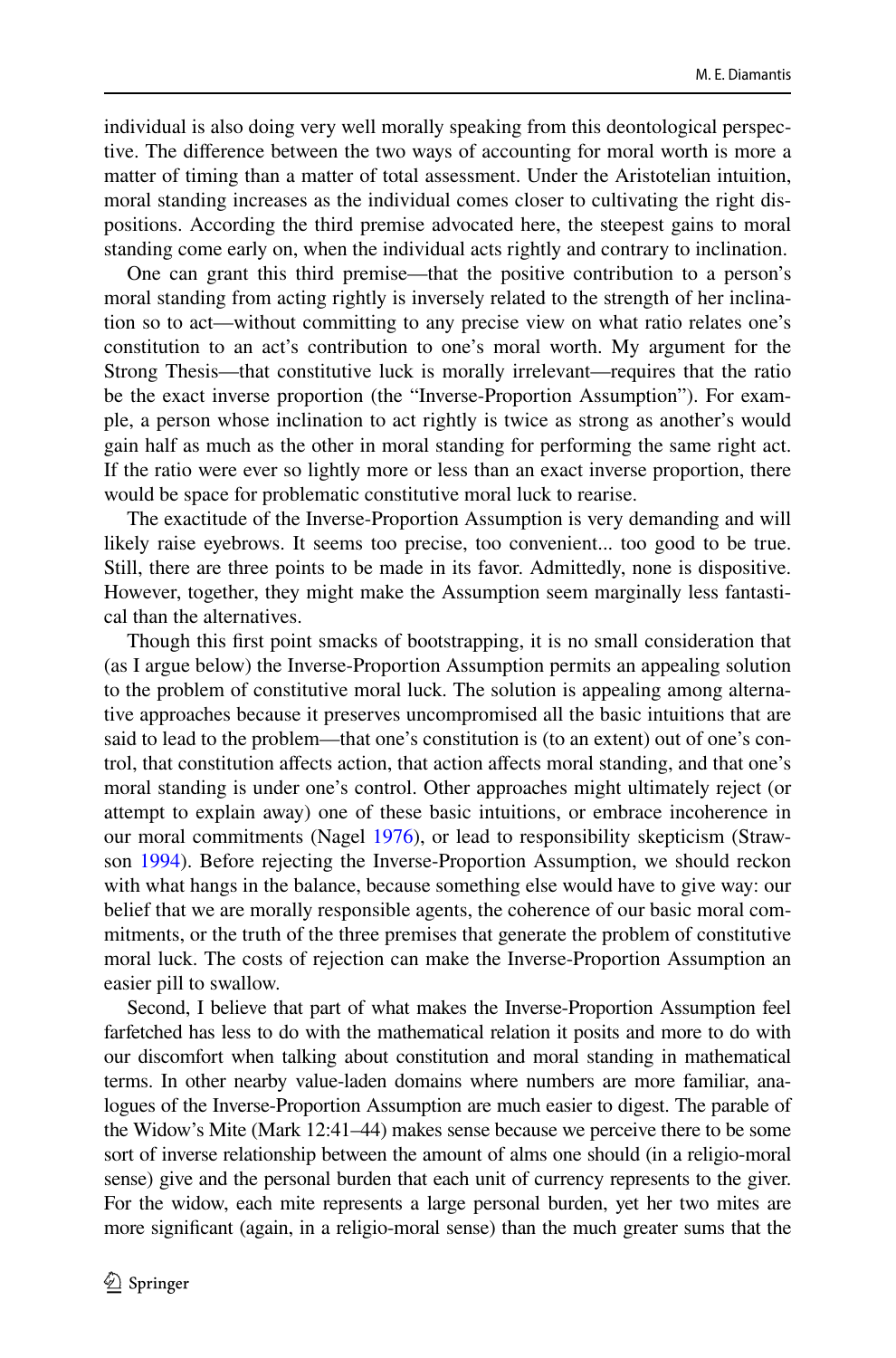rich people in the parable contribute. Suppose that donating a single mite entails only 1/10,000th of the personal burden for a rich person as it does for the widow. How much must the rich person give in order to realize the same religio-moral signifcance as the widow's two? While there are multiple of plausible answers, it would not overly strain credulity to propose an exact inversely proportional measure. The rich person would have to donate exactly 20,000 mites to realize the same religio-moral signifcance. And a slightly richer person for whom donating a single mite is only 1/11,000th as burdensome as for the widow would have to donate 22,000 mites.

We have no established currency for moral standing or constitutional traits, and so talking about precise numerical relationships between them can feel alien or uncouth. It may engender the sort of skepticism that Robert Hartman ([2019](#page-14-17), p. 3190) recently expressed: "I am dubious that weighting difficulty in proportion to degrees of praiseworthiness and blameworthiness could ever be precise enough to grant everyone equal moral opportunities." Two observations may help stave off doubt. First, in order to accept the Inverse-Proportion Assumption, we do not need to be able to weigh precise degrees of moral standing or strengths of constitution. We do not even need to articulate suitable units for measurement. The Inverse-Proportion Assumption may be true and we may have reason to believe it even if we lack the moral technology to test it. Second, posing a problem of constitutive moral luck but then objecting to the Inverse-Proportion Assumption solely because of its mathematical orientation risks setting different standards for problem and solution. Setting up the problem of constitutive moral luck requires comparing strength of constitution and moral standing between diferent people. If measurement and basic arithmetic can motivate the problem, they should be available to solve it as well.

Lastly, however farfetched the Inverse-Proportion Assumption may seem, the alternatives—once articulated in mathematical terms—will seem at least as farfetched. If the ratio is not an exact inverse proportion, what is it? Does moral standing from right action increase in inverse proportion to the square of the strength of constitutional traits favoring it? Is the relationship inversely proportional to 1.2 times the strength of one's constitution? Or inversely proportional but with a kicker of  $+5.3$ ? None of these sounds particularly appealing. While absence of a reason to believe an alternative is not a dispositive reason to concede the Inverse-Proportion Assumption, it does lower the theoretical costs of concession.

If the Inverse-Proportion Assumption is false—the ratio is inverse but not exactly inversely proportional—then my ambitions in this article must be correspondingly moderated. Constitutive luck would still be morally relevant, but less relevant than typically supposed. This is the Weak Thesis, which I discuss further in part 5.

# **4 The Argument**

Now the argument against constitutive moral luck should be easy to anticipate. If luck were relevant to constitution, then there should be some agent A who has reason to prefer (if she had the choice) some constitutional trait X over another constitutional trait Y. Since the luck in question is specifcally *moral*, the reason should relate to A's concern for her moral standing. That is to say, there should be some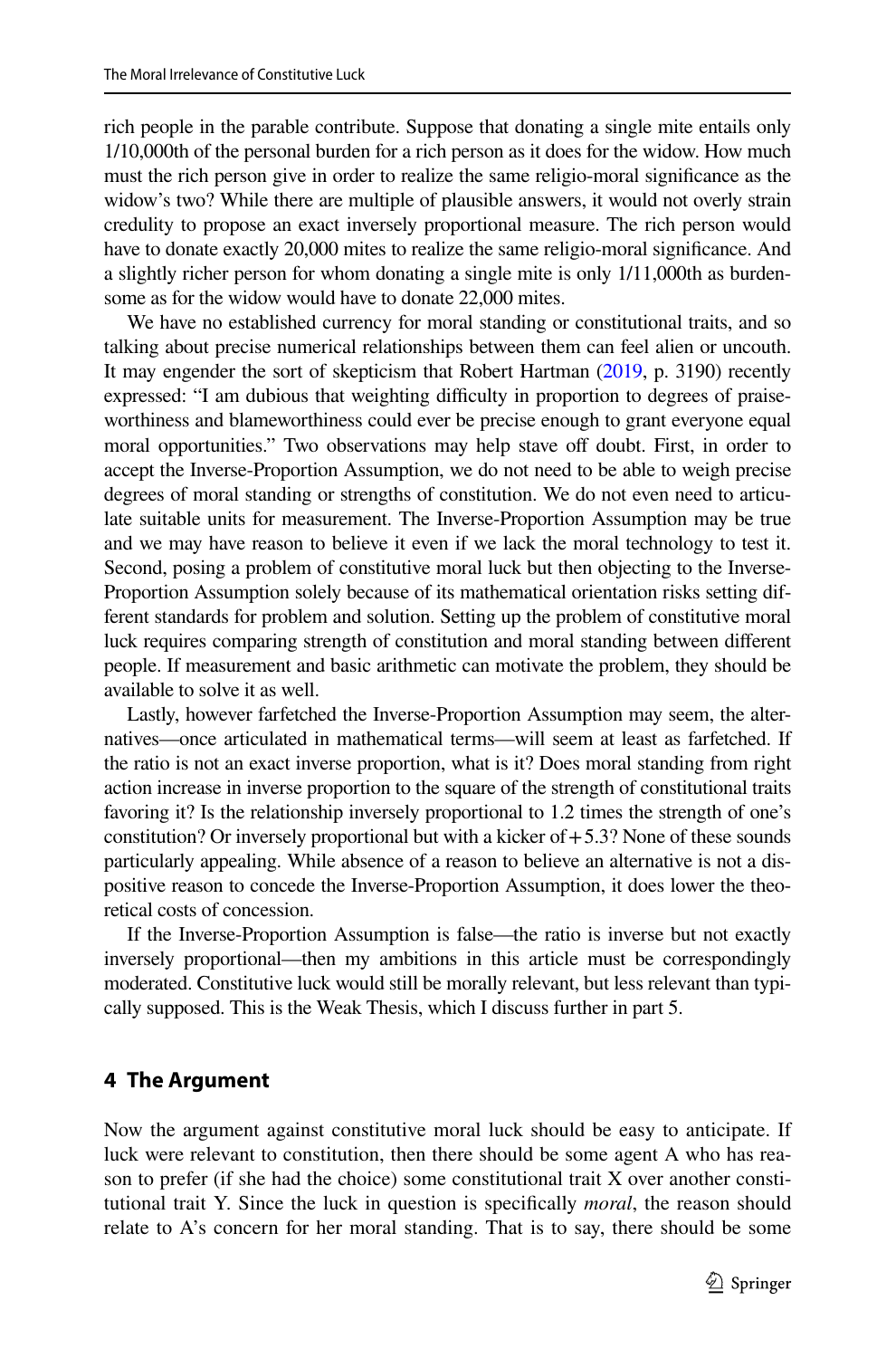time where A could expect that, with  $X$ , she would be more likely by some factor,  $F$ , to take some right action R than if she had Y. Let the probability that A would do R if she had Y be  $p(Y)$ . Then  $p(X)$ , the probability that A would do R if she had X, is equal to  $F \cdot p(Y)$ . Let m(X) and m(Y) be the gain to moral standing A would realize for doing R with X and Y, respectively. Then, according to basic probability theory,  $p(X) \cdot m(X)$  is A's expected gain in moral standing from having X (at least so far as R is concerned). Similarly, her expected gain from having Y is  $p(Y) \cdot m(Y)$ . Since A's increased moral standing from doing R is inversely proportional to the strength of the inclination she has to do R,  $m(X)=m(Y)/F$ . The net improvement in moral standing A should expect from having X rather than Y is:

$$
(p(X)\cdot m(X))-(p(Y)\cdot m(Y)).
$$

Substituting for  $m(X)$ , we have:

$$
(p(X) \cdot (m(Y)/F)) - (p(Y) \cdot m(Y)).
$$

Substituting for  $p(X)$ , we have:

$$
((F \cdot p(Y)) \cdot (m(Y)/F)) - (p(Y) \cdot m(Y))
$$
  
= ((F \cdot 1/F) \cdot p(Y) \cdot m(Y)) - (p(Y) \cdot m(Y))  
= (p(Y) \cdot m(Y)) - (p(Y) \cdot m(Y))  
= 0.

It follows that agent A could expect no greater gain in moral standing by having trait X rather than trait Y with respect to act R. Since  $A$ , X, Y, and R were arbitrary, no agent can expect any trait ever to be better for her moral standing than a competing trait. This means there can be no reason (so far as one's moral standing is concerned) to prefer one trait over another. In other words, assuming the premises set out above are correct, constitutive luck is morally irrelevant.

#### **5 Some Objections**

Even if one accepts the premises of the foregoing argument, aspects of it may raise concern. For example, I frame the argument in game-theoretic terms from the perspective of someone concerned to maximize her moral-standing. I agree that this way of speaking and thinking about moral matters is generally objectionable. (Smith [1994](#page-15-16)). I do not mean to propose game theory for general use in moral discourse and thinking. For limited purposes, game theory can offer a model to facilitate a more precise discussion that would otherwise be more cumbersome and less precise.<sup>12</sup>

Once game theory and preferences come into the picture, I should have something to say about risk preference and aversion. As between the two dice games

<span id="page-11-0"></span><sup>&</sup>lt;sup>12</sup> I am not alone in speaking of in numerical terms. Zimmerman [\(2002](#page-15-6), p. 555) talks about "'entr[ies]' in one's 'moral ledger.'".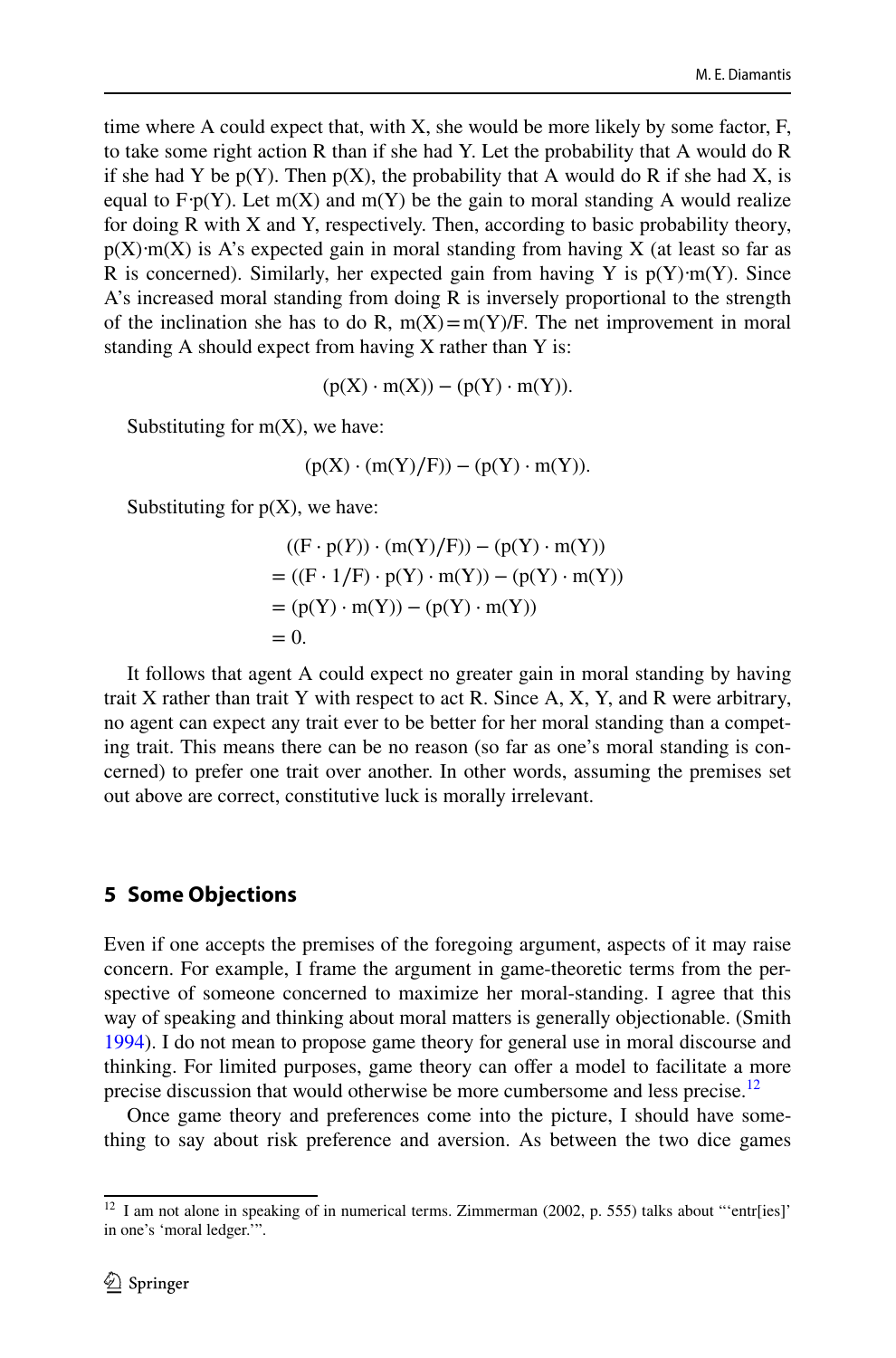mentioned at the start of this paper, people concerned solely about expected payout should be indiferent. But most people also have preferences for higher or lower levels of risk. A risk averse person would opt for the six-sided game, while a risk preferring person would opt for the sixty-sided game, even though the expected payouts are the same. Could there be a similar phenomenon when it comes to moral risk? For example, would a risk preferring person consider herself unlucky to have a constitution that disposes her to act rightly for lower gains to moral standing? There are two possible responses. One is to just ask incredulously, "Risk preference in moral standing?! Even if it does exist, can it really be the sort of thing that can counts as a *moral reason* for the preference?" The other response is to concede the possibility and acknowledge that with it a sort of constitutive luck rearises. But it would be less threatening than the kind of constitutive luck that worried Nagel and Williams. After all, this sort of luck still has no net expected impact on one's moral standing. The loss or gain is only to whatever (dis)value one attaches to risk.

Relatedly, even if I am right that, so far as one's moral standing is concerned, one should be indiferent between good and bad constitutional traits, there are still very good reasons for one to prefer having good traits. After all, one's traits afect how one will treat others, and having bad traits increases the likelihood that one will mistreat others. There is something off about a person who would be indifferent to that fact, even if she stands to gain much in personal moral standing when she overcomes her bad inclinations. This means there *is* a reason to prefer having good traits. However, this is not the sort of reason that suffices to show that one is morally lucky or unlucky. The reason at issue is fully other regarding. Those with whom one deals—one's friends, acquaintances, family, colleagues—may be more or less lucky depending on how one's constitution impacts them. If the argument offered above is right, one can have no claim to *one's own* good or bad *moral* luck by virtue of one's constitution. While a person should choose a good constitution (if she can), she is not morally unlucky if the fates give her a bad constitution.

Perhaps more worrying is the fact that people with worse constitutions can expect to be blamed, condemned, and punished more than people with better constitutions. Not only will they commit bad acts more often (and be blamed for them), but they are also less likely to be highly praised and celebrated when they overcome their bad constitutions to do something right. This is indeed a kind of constitutive luck—things tend to go better for people who have better constitutions. But, again, it is not a species of *moral* luck. It is true that our actual practices of praise and blame do not track objective moral standing. This is in signifcant part because the things people can observe about each other—acts in circumstances and results therefrom—are unreliably correlated to moral standing. (Thomson [1989](#page-15-5); Zimmerman [2002](#page-15-6)). The examples of Neville Longbottom and Magwich from above generate the right responses in us because, through the literary magic of fctional narrative, we have a transparent window into their constitutions. In the real world, as Norvin Rescher ([1993](#page-15-7), p. 199) describes it, a person "may be lucky or unlucky in how clear his deserts are" to others. One may be lucky or unlucky in that others may blame one less or more severely than one deserves, but that does not afect the objective moral facts about one's true (but misapprehended) moral standing.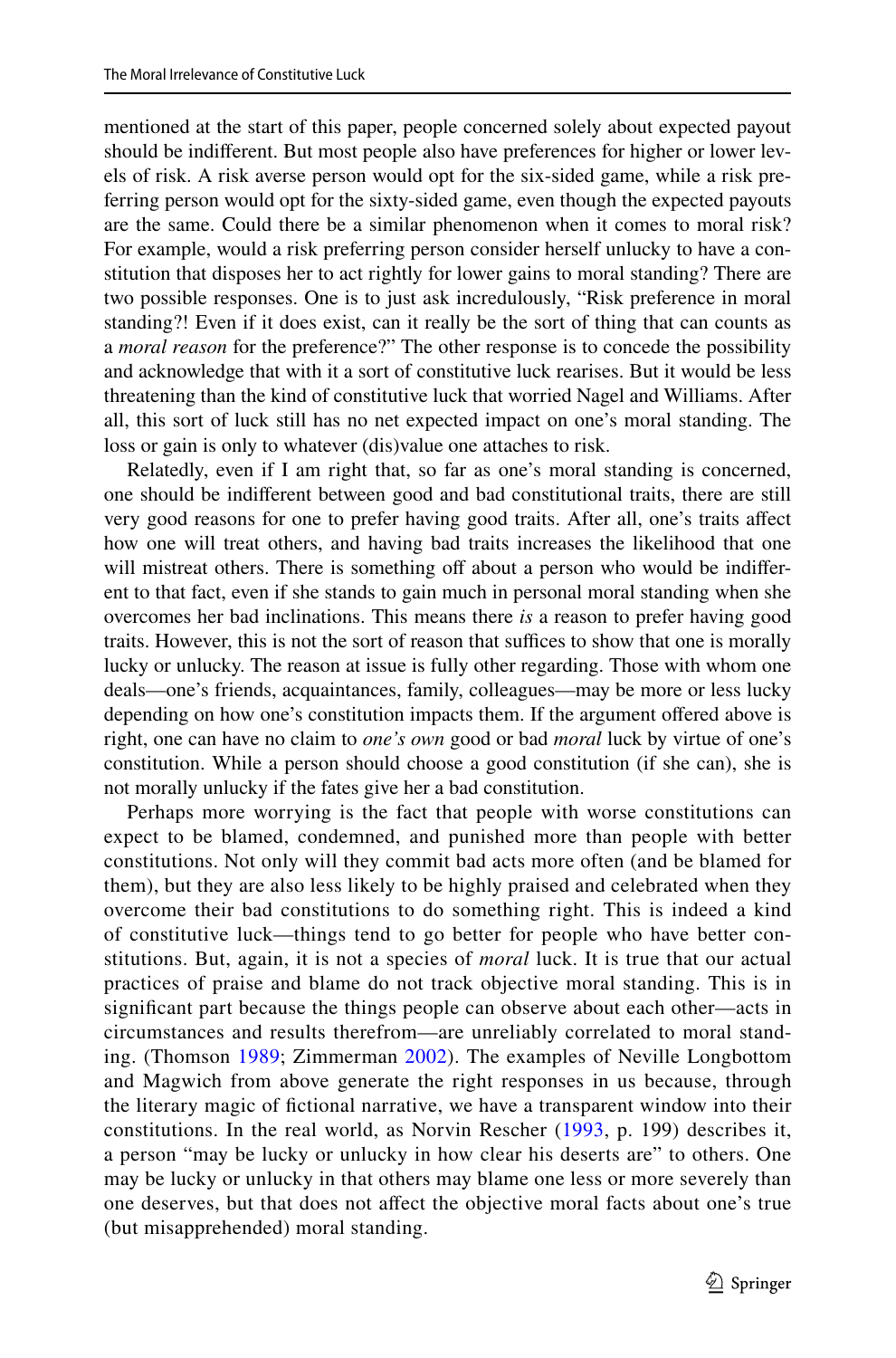Finally, what if we cannot swallow the precision required of the Inverse-Proportion Assumption? Is the entire article for naught? In that case, my argument for the Strong Thesis would not work. The series of equations would not zero out. But I would still have made headway against the problem of constitutive moral luck, or, at least, how much the problem should worry us. If the inverse relationship between the gains to moral standing from right action and the strength of constitutional traits favoring it is not an exact inverse proportion, we should expect constitutional traits to produce some diference in moral standing. But those diferences would be smaller than we might have feared were it not for the interaction efects between constitution and gains to moral standing that I discuss.

We might also worry less about constitutive moral luck if the Weak Thesis is true because, after rejecting the Inverse-Proportion Assumption, we may lose our grip on whether particular constitutional traits make us lucky or unlucky. For those of us with worse constitutions, a rejection of the Inverse-Proportion Assumption might mean that we should expect to be morally worse off: the increased gains to moral standing we realize from right action will sometimes be inadequate to make up for net the burden of our bad constitution. If I am half as likely to be kind, maybe I get less than double the gain to moral standing when I act kindly. However, for all we know after rejecting the Inverse-Proportion Assumption, a bad constitution might end up being a moral windfall. Maybe there are expected net gains to moral standing from having a bad constitution, so that I get more than double the gain to moral standing for acting kindly if my constitution makes me half as likely to be kind.

This would mean that there *is* constitutive moral luck, but we may no longer be sure about how lucky good constitutions are or how unlucky bad ones are. Some insight from a philosopher who is abler than I might tip the epistemic scales, but, for now, we might get a temporary reprieve from worry. Return to the dicing example with which this article opened. You should be indiferent between the two dice games because you know they have the same expected payout. But what if you are told to pick between two games and are given no information about the odds and payouts of either? There may be a better and a worse choice, but from your position you cannot know what it is. Nor will you come to know which was better or worse after you play. Some people would agonize about which to pick—suspecting there is a best game and fretting about which it is. Others (and I confess myself to be in this group) would pick one, roll the dice, and move on, not worrying about what they cannot know or change.

### **6 Conclusion**

I have argued that deontologists have the tools to deny that constitutive moral luck exists. If it did exist, some constitutional traits would have to be more conducive to improving one's moral standing than others. However, I argued there is reason to think no constitutional trait can have a net expected efect on one's moral standing. Traits that incline one away from acting rightly reduce the chance that one will so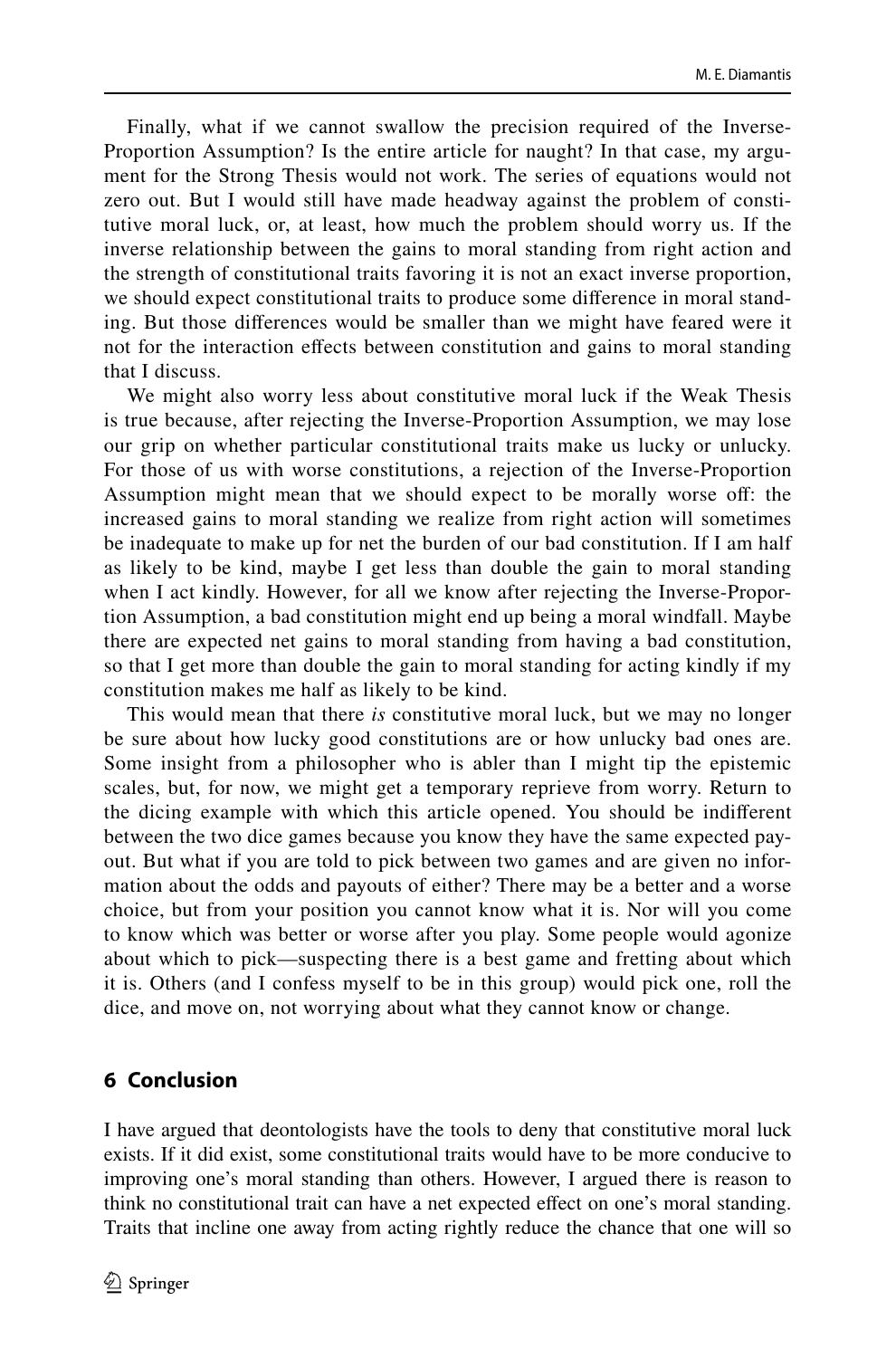act, but ofer greater gains in terms of moral standing when one does. Traits that incline one toward moral acts increase that chance, but for lower gains. As a fallback position, if the arguments I offer here cannot eliminate the problem of constitutive moral luck, they can at least give us some reason to worry about it less.

**Acknowledgments** I am indebted to three anonymous Erkenntnis reviewers, whose comments elevated my argument and exemplifed the learned and selfess ideals of peer review. For early formative feedback, I also owe thanks to R. Jay Wallace and other participants at a conference hosted by the Einstein Ethics Group and Humboldt University.

**Open Access** This article is licensed under a Creative Commons Attribution 4.0 International License, which permits use, sharing, adaptation, distribution and reproduction in any medium or format, as long as you give appropriate credit to the original author(s) and the source, provide a link to the Creative Commons licence, and indicate if changes were made. The images or other third party material in this article are included in the article's Creative Commons licence, unless indicated otherwise in a credit line to the material. If material is not included in the article's Creative Commons licence and your intended use is not permitted by statutory regulation or exceeds the permitted use, you will need to obtain permission directly from the copyright holder. To view a copy of this licence, visit [http://creativecommons.org/licen](http://creativecommons.org/licenses/by/4.0/) [ses/by/4.0/](http://creativecommons.org/licenses/by/4.0/).

### **References**

- <span id="page-14-5"></span>Andre, J. (1983). Nagel, Williams, and Moral Luck. *Analysis, 43*, 202–207.
- <span id="page-14-9"></span>Aristotle, R. (2009). *The Nicomachean Ethics*. (W.D. Ross & L. Brown, Trans.). Oxford: Oxford University Press.
- <span id="page-14-6"></span>Baxley, M. (2010). *Kant's theory of virtue: The value of autocracy*. Cambridge: Cambridge University Press.
- <span id="page-14-14"></span>Benson, P. (1987). Moral worth. *Philosophical Studies, 51*, 365–382.
- <span id="page-14-13"></span>Crisp, R. (2017). Moral luck and equality of moral opportunity. *Aristotelian Society Supplementary, 91*, 1–20.
- <span id="page-14-11"></span>Dancy, J. (2000). Mill's puzzling footnote. *Utilitas, 12*, 219–222.
- Domsky, D. (2004). There is no door: Finally solving the problem of moral luck. *The Journal of Philosophy, 101*, 445–464.
- <span id="page-14-2"></span>Enoch, D., & Marmor, A. (2007). The case against moral luck. *Law and Philosophy, 26*, 405–436.

<span id="page-14-0"></span>Feinberg, J. (1986). *Harm to self*. Oxford: Offord University Press.

- <span id="page-14-1"></span>Fischer, J. (2006). The cards that are dealt you. *The Journal of Ethics, 10*, 107–129.
- <span id="page-14-7"></span>Frierson, P. (2017). Denkungsart in Kant's anthropology from a pragmatic point of view. In M. Altman (Ed.), *The Palgrave Kant handbook*, 643–664. London: Palgrave Macmillan.
- <span id="page-14-3"></span>Hartman, R. (2017). *In defense of moral luck: Why luck often afects praiseworthiness and blameworthiness*. New York: Routledge.
- <span id="page-14-17"></span>Hartman, R. (2019). Moral luck and the unfairness of morality. *Philosophical Studies, 176*, 3179–3197.
- <span id="page-14-15"></span>Henson, R. (1979). What Kant might have said: Moral worth and the overdetermination of dutiful action. *The Philosophical Review, 88*, 39–54.
- <span id="page-14-16"></span>Herman, B. (1981). On the value of acting from the motive of duty. *The Philosophical Review, 90*, 359–382.
- <span id="page-14-12"></span>Hurley, S. (1993). Justice without constitutive luck. *Royal Institute of Philosophy Supplement, 35*, 179–212.
- <span id="page-14-8"></span>Kant, I. (1997). *Foundations of the metaphysics of morals* (M. Gregor, Trans.). Cambridge: Cambridge University Press.
- <span id="page-14-4"></span>Latus, A. (2003). Constitutive luck. *Metaphilosophy, 34*, 460–475.
- <span id="page-14-10"></span>Leunissen, M. (2017). *From natural character to moral virtue in Aristotle*. Oxford: Oxford University Press.